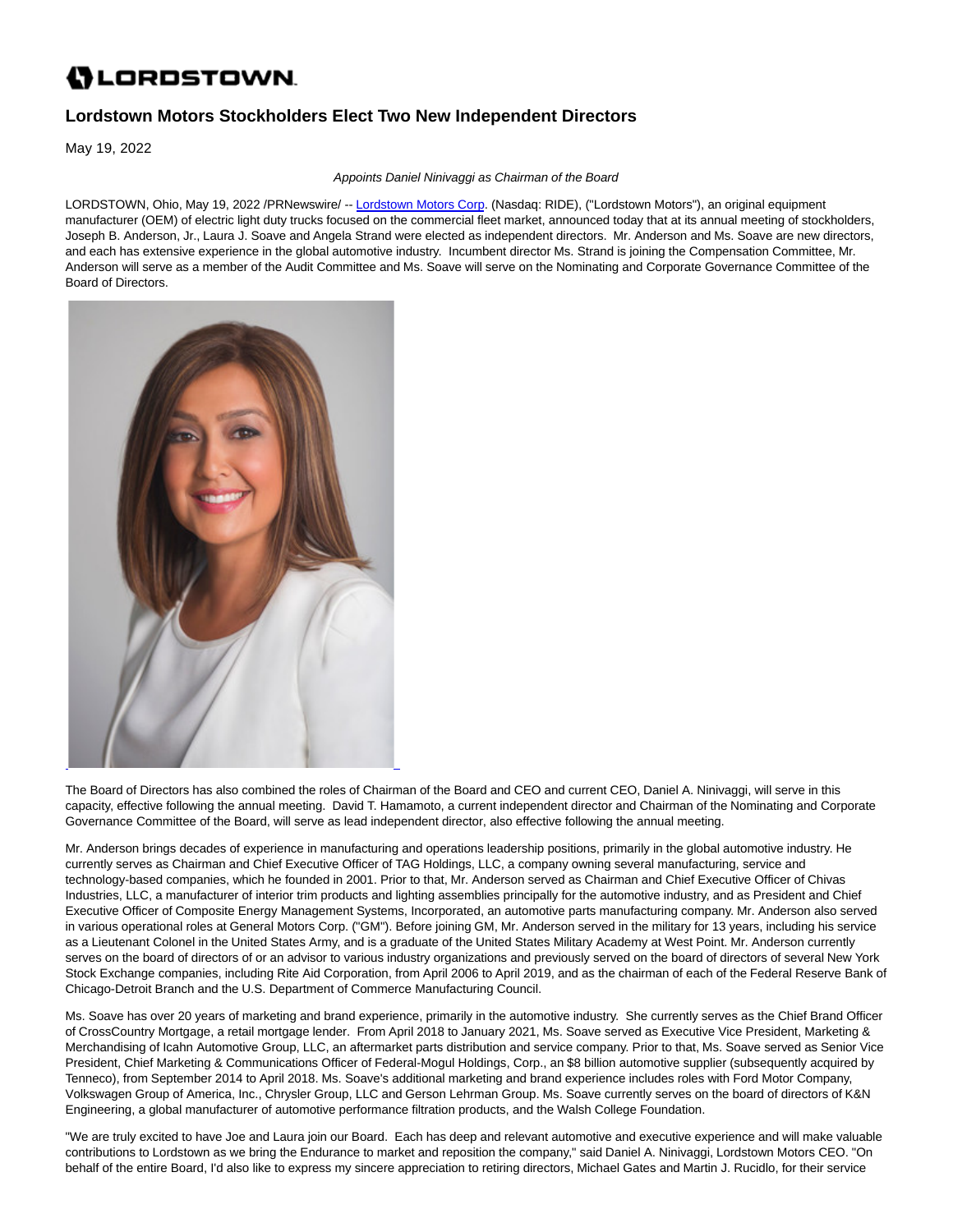"Dan and his team have made significant progress in the transition to a scalable business model, starting with the Endurance launch and the partnership with Foxconn, and these appointments reflect both the progress and Board's confidence in Dan and his management team," said Angela Strand, outgoing Board Chairwoman.

### **About Lordstown Motors Corp.**

Lordstown Motors is an electric vehicle (EV) innovator developing high-quality, light duty commercial fleet vehicles, with the Endurance all electric pick-up truck as its first vehicle being launched in the Lordstown, Ohio facility. Lordstown Motors has corporate, engineering, research and development facilities in Lordstown, Ohio, Farmington Hills, Mich. and Irvine, Calif. For additional information, visit [http://www.lordstownmotors.com/.](https://c212.net/c/link/?t=0&l=en&o=3543156-1&h=4099119599&u=http%3A%2F%2Fwww.lordstownmotors.com%2F&a=http%3A%2F%2Fwww.lordstownmotors.com%2F)

### **Forward Looking Statements**

This release includes forward looking statements. These statements are made under the "safe harbor" provisions of the U.S. Private Securities Litigation Reform Act of 1995. These statements may be identified by words such as "feel," "believe," "expects," "estimates," "projects," "intends," "should," "is to be," or the negative of such terms, or other comparable terminology. Forward-looking statements are statements that are not historical facts. Such forward-looking statements are not guarantees of future performance and are subject to risks and uncertainties, which could cause actual results to differ materially from the forward-looking statements contained herein due to many factors, including, but not limited to: the need to raise substantial additional capital to execute our business plan, achieve our production targets for the Endurance in 2022 and beyond, to continue ongoing operations and remain a going concern, and our ability to raise such funding on a reasonable timeline and with suitable terms; the cost and other impacts of litigation, regulatory proceedings, investigations, claims and availability of insurance coverage and/or adverse publicity including with respect to the matters raised by the March 24, 2022 stockholder letter, which may have a material adverse effect, whether or not successful or valid, on our liquidity position, business prospects and ability to obtain financing; our limited operating history and our ability to execute our business plan, including through our relationship with Foxconn; our ability to raise sufficient capital in order to invest in the tooling that we expect will enable us to eventually lower the Endurance bill of materials cost, continue design enhancements of the Endurance and fund any future vehicles we may develop; the rollout of our business and the timing of expected business milestones, including our ability, together with Foxconn as applicable, to complete the engineering of the Endurance, and conversion and retooling of the Lordstown facility, to establish and maintain appropriate supplier relationships, to successfully complete testing, homologation and certification, and to start production of the Endurance in accordance with our projected timeline; supply chain disruptions, inflation and the potential inability to source essential components and raw materials, including on a timely basis or at acceptable cost, and their consequences on testing, production, sales and other activities; our ability to obtain binding purchase orders and build customer relationships; our ability to deliver on the expectations of customers with respect to the pricing, performance, quality, reliability, safety and efficiency of the Endurance and to provide the levels of service and support that they will require; our ability to conduct business using a direct sales model, rather than through a dealer network used by most other OEMs; the effects of competition on our ability to market and sell vehicles; our inability to retain key personnel and to hire additional personnel; the ability to protect our intellectual property rights; the failure to obtain required regulatory approvals; changes in laws or regulatory requirements or new or different interpretations of existing law; changes in governmental incentives and fuel and energy prices; the impact of health epidemics, including the COVID-19 pandemic, on our business; cybersecurity threats and compliance with privacy and data protection laws; failure to timely implement and maintain adequate financial, information technology and management processes and controls and procedures; and the possibility that we may be adversely affected by other economic, geopolitical, business and/or competitive factors, including the direct and indirect effects of the war in Ukraine. In addition, the transactions entered into with Foxconn are subject to risks and uncertainties. No assurances can be given that Lordstown Motors and Foxconn will successfully implement the contract manufacturing agreement, jointly develop additional EVs for launch through the joint venture or otherwise achieve the expected benefits of their business relationship. If we are unable to maintain our relationship with Foxconn or effectively manage outsourcing the production of the Endurance to Foxconn, we may be unable to ensure continuity, quality, and compliance with our design specifications or applicable laws and regulations, which may ultimately disrupt and have a negative effect on our production and operations. The success of the joint venture depends on many variables, such as technology, innovation, adequate funding, supply chain and other economic conditions, competitors, customer demand and other factors that impact new vehicle development, many of which are not within the parties' control. If we are unable to develop new vehicles for ourselves and potentially other OEM customers, our business prospects, results of operations and financial condition may be adversely affected. We will need additional funding to execute our 2022 business plan and achieve scaled production of the Endurance. As we seek additional sources of financing, there can be no assurance that such financing would be available to us on favorable terms or at all. Our ability to obtain additional financing in the debt and equity capital markets is subject to several factors, including market and economic conditions, the significant amount of capital required, the fact that our bill of materials cost is currently, and expected to continue to be, substantially higher than our anticipated selling price, uncertainty surrounding regulatory approval and the performance of the vehicle, meaningful exposure to material losses related to ongoing litigation and the SEC investigation, our performance and investor sentiment with respect to us and our business and industry, as well as our ability to successfully implement our arrangements with Foxconn. Additional information on potential factors that could affect the financial results of the Company and its forward-looking statements is included in its most recent Form 10-K and subsequent filings with the Securities and Exchange Commission. All forward-looking statements are qualified in their entirety by this cautionary statement. Any forward-looking statements speak only as of the date on which they are made, and Lordstown Motors undertakes no obligation to update any forward-looking statement to reflect events or circumstances after the date of this release.

### **Contacts:**

Investors Carter W. Driscoll, CFA [IR@lordstownmotors.com](mailto:IR@lordstownmotors.com)

Media Colleen Robar 313.207.5960 [crobar@robarpr.com](mailto:crobar@robarpr.com)